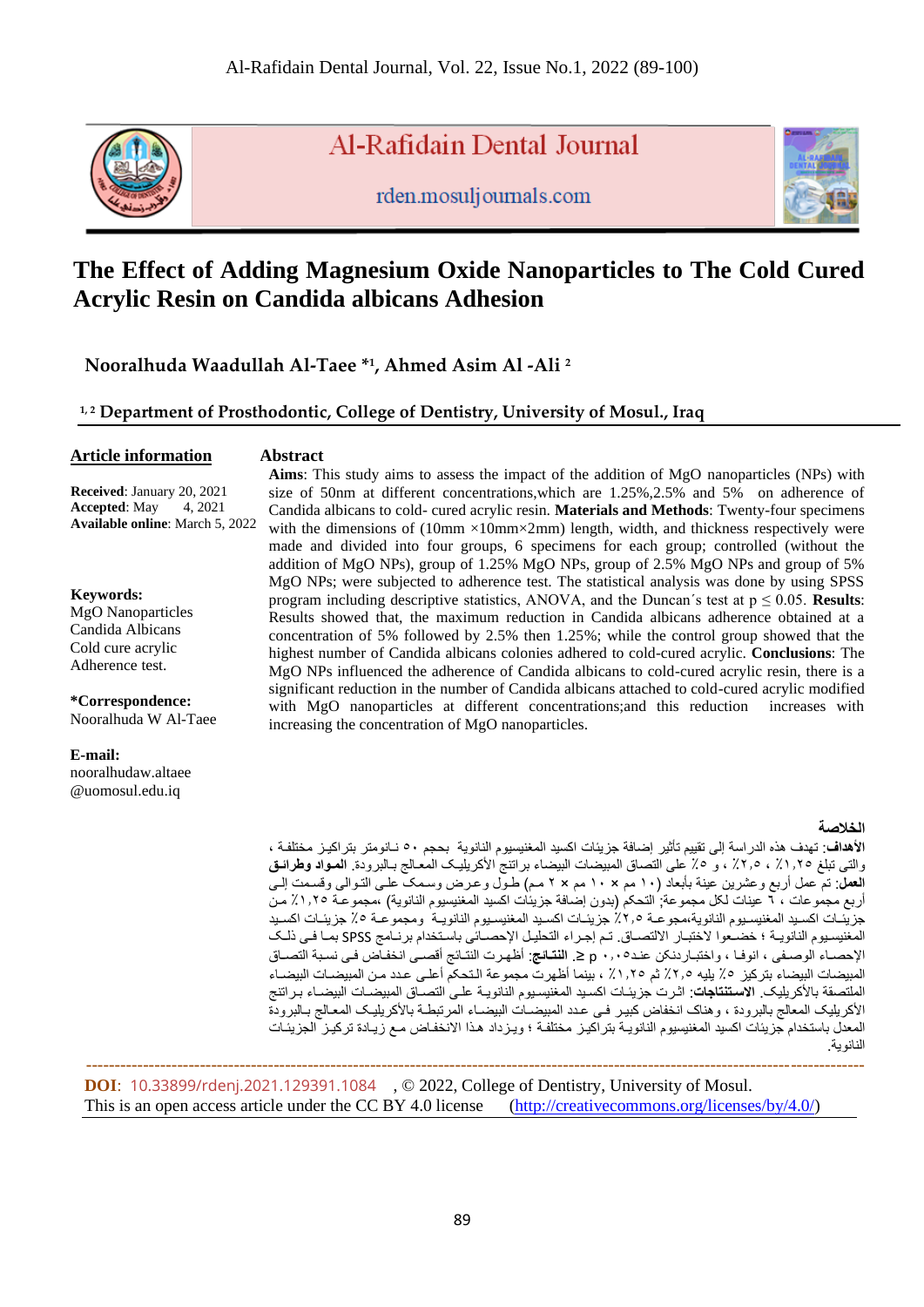# **INTRODUCTION**

Polymethyl methacrylate (PMMA) acrylic resin is the most widely used material for the construction of removable dentures; and intraoral maxillofacial prostheses.Despite its desirable merits, PMMA denture base resin is vulnerable to the accumulation of microorganisms in the oral environment<sup>(1)</sup>. Several factors like roughness, porosity of surface, constant denture wearing, and bad denture hygiene may contribute to adhesion of microorganisms and biofilm accumulation on the surfaces of acrylic resins<sup> $(2,3)$ </sup>; lead to inflammation in the adjacent mucosa and causes denture stomatitis <sup>(4)</sup>.

Denture stomatitis is a disease related to *Candida albicans*, many researches mentioned that up to two-thirds or more of persons who wear removable dentures may have denture stomatitis (5) .*Candida albicans* is a polymorphic microorganism and can reversibly change its shape between yeast and hyphal growth forms $^{(6)}$ .

The surface roughness of coldcured acrylic material is higher than hotcured acrylic material $(7,8)$ . A study has been made to test Candida adhesion on heatcured, cold-cured, microwaved-cured, and light-cured materials,the study has found that the cold-cured materials are very susceptible to *C. albicans* adhesion<sup>(9)</sup>.

Many clinical implementations that require the use of cold-cured acrylic resin material in dental practice, support the value of exploring the antifungal effects of nanoparticles in the resins $(10)$ . Metal can be converted into nanomaterials (NMs), ranging from 1 to 100 nm. Nanoparticles (NPs) have strong, targeted, and expanded antimicrobial activity at smaller dosages due to smaller dimensions than bacteria; and large surface area/volume ratio, metallic nanomaterials show strong antimicrobial interaction with bacteria and biofilms $(11)$ .

Among many inorganic metal oxides, magnesium oxide nanoparticles (MgO NPs) have antibacterial effect with the benefits of being nontoxic and relatively easy to get. MgO NPs have been approved as safe materials by the United States Food and Drug Administration  $(21CFR184.1431)^{(12)}$ .

# **MATERIALS AND METHODS**

 Approval of study was from the Scientific Research Committee / Department of Prosthodontics / College of Dentistry (UoM.Dent / DM. L.43/21) Total number of specimens were twenty four, six specimens for each group which was controlled (without the addition of MgO NPs) , 1.25% MgO NPs ,2.5% MgO NPs and 5% MgO NPs. This study was done at the college of dentistry in university of Mosul.

# **Specimens΄ preparation:**

Specimens of cold-cured acrylic with dimensions of 10 mm  $\times$  10 mm  $\times$  2 mm (length,width,thickness) were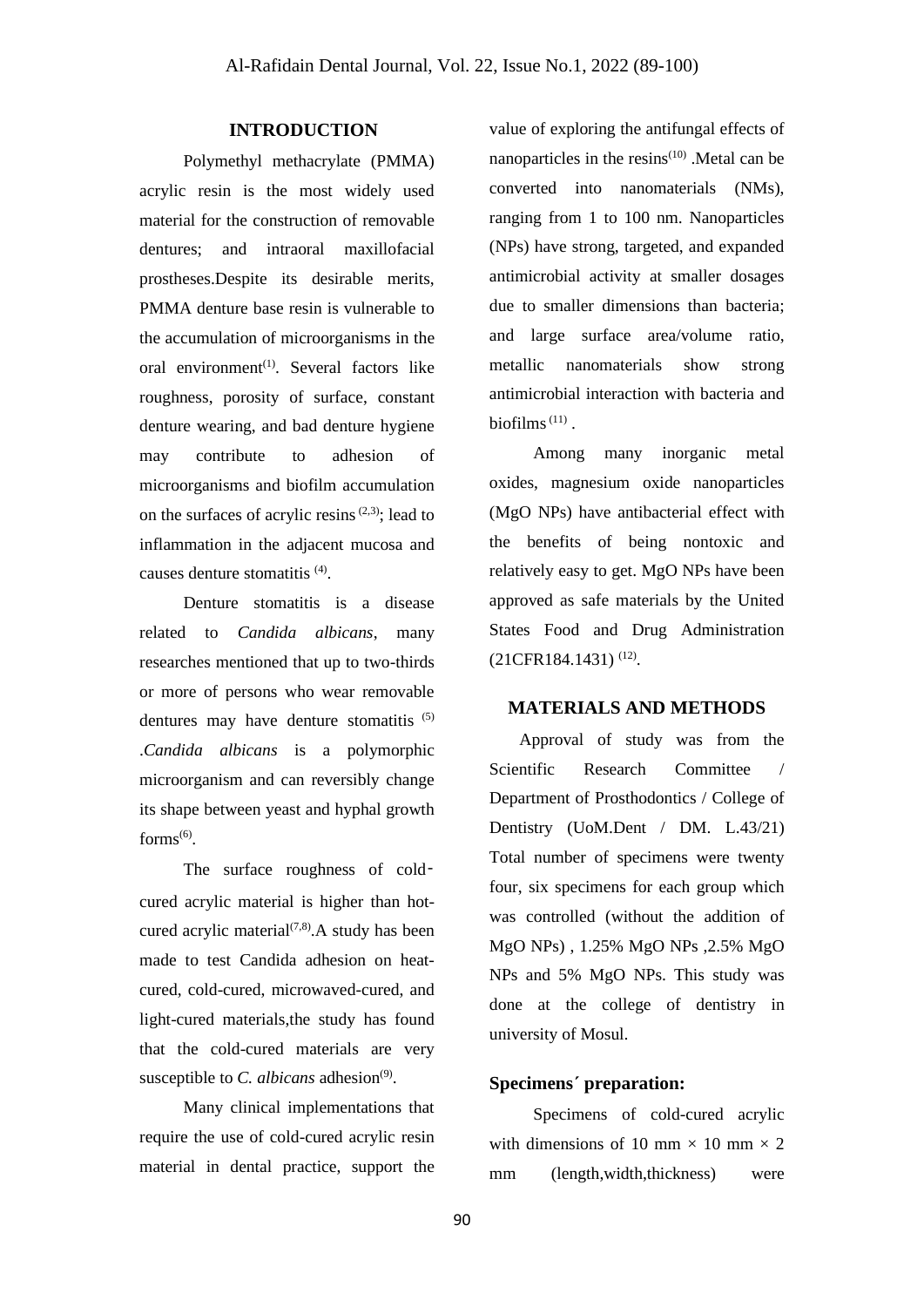fabricated by investing plastic sheet  $(13)$ with previous dimensions into the dental stone using flask,then specified proportion of MgO nanoparticles (1.25% , 2.5%, and 5% US Research Nanomaterials, Inc., USA) mixed with monomer and placed in ultasonic device to ensure good distribution of nanoparticles, then powder was mixed with (momomer/ nano MgO) suspension until reached the dough stage; then packed into the prepared stone molds, the two pieces of the flask were sealed tightly together and then put under the hydraulic press at  $2,000 \text{ N}$  for 15 min<sup> $(14,15)$ </sup>. After setting, the specimens were retrieved from the molds, finished, polished (except the intaglio surface); then underwent to the microbiological test .

#### **Microbiogical test:**

# o *Candida albicans* **suspension preparation:**

*Candida albicans* local strain (previously obtained from a patient with denture stomatitis) was identified and confirmed using standard microbiological methods (16) . Pure *C. albicans* stock was cultured on Sabouraud dextrose agar (ACUMEDIA, UK) and incubated at 37 °C for 48 hours,after that 0.5 McFarland standard suspension containing  $1.5 \times 10^{-8}$ CFU/ml was prepared and used for adherence test.

# o **Adherence test:**

Adherence test was performed according to Gad *et al*. (10) and Naji *et al*.

 $(17)$  with slight modification(Normal saline was used instead of broth to prepare Candida suspension).In order to perform adherence test, all prepared acrylic specimens were placed in separated sterile containers and 10 ml of freshly prepared *C. albicans* 1.5× 10<sup>8</sup> CFU/ml (0.5 McFarland standard) in sterile normal saline (S-NS) (0.9% NaCl) was added to each container and incubated at 37 °C for 24 hour. After that, acrylic specimens were transferred into new sterile test tubes and washed with 3 ml S-NS for three times to remove *C. albicans* cells that not adhere properly. All the acrylic specimens were exposed to the evaluation process to calculate the colony forming units (CFU) of the adhered cells. Briefly, under aseptic conditions, all the acrylic samples were placed in sterile test tubes contain 1 ml of S-NS and vortexed for 3 min to allow the adhered cells to detached from the acrylic .After that, 10-fold serial dilutions (1/10) and (1/100) was performed by taking 100 µl of S-NS containing detached *C. albicans* and added to 900 µl S-NS and mixed well by short vortexing.The diluted tubes were subjected to direct culture by spreading 100 µl of each dilution directly on Muller-Hinton agar (Neogen, UK) plate with 3 replicates using sterile glassspreader. All the cultured plates were incubated at 37 °C for 24 hour. Visible Candida colonies as shown in Figure(1), were counted and CFU/ml was calculated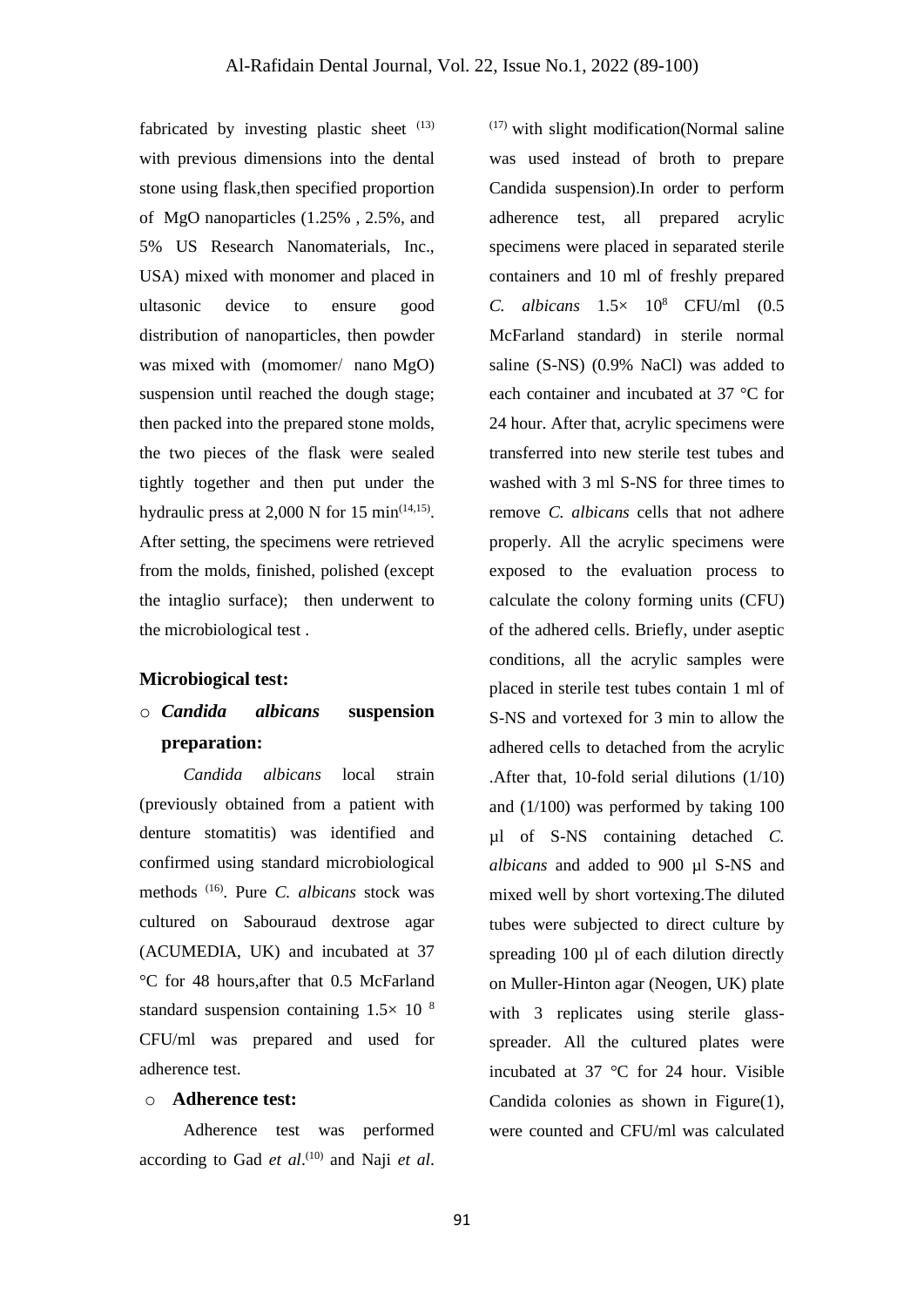by multiplying number of colonies by dilution factor.



**Figure (1):** *Candida albicans* colonies appear on agar media at different concentration of MgO nanoparticles added to cold-cured acrylic resin (A) Control (B) 1.25% (C) 2.5% (D) 5%.

#### **RESULTS**

The statistical analysis :Descripitive statistic,test of normality,Inference statistic(ANOVA and Duncan΄s test) were done by using spss program version(19).In the test of normality,the results of shapero test were not significant with normal distribution at ( $P \ge 0.05$ ), so we can use parametric tests.

Descriptive statistics(mean and standard deviation of four groups of adherence test which included (Control,1.25% MgO NPs, 2.5% MgO NPs and 5%MgO NPs ) were presented in table(1),it showed that mean of the control group had highest numbers of *Candida albicans* adhered to pure acrylic ( coldcured acrylic without MgO NPs additive), while the means of other three groups which contained MgO nanoparticles of 1.25% ,2.5% and 5% showed a reduction in numbers of *Candida albicans* colonies adhered to acrylic specimens with the highest reduction in a group with 5% concentration followed by 2.5% then 1.25%,which indicated that as concentration increased the anticandidal effect of MgO nanoparticles also increased.

| <b>Groups</b>    | <b>Mean</b> | <b>Std. Deviation</b> |
|------------------|-------------|-----------------------|
| Control          | 194.00      | 1.414                 |
| $1.25\%$ MgO NPs | 116.16      | 1.169                 |
| $2.5\%$ MgO NPs  | 30.00       | 1.414                 |
| MgO NPs<br>5%    | 13.16       | 2.316                 |

**Table(1):** Descriptive statistics of adherence test.

Note: Means multiplied by 10<sup>4</sup> which is the dilution factor.

 Analysis of variance (ANOVA) was presented in table(2),it showed that there

was a significant difference between all groups at  $P \leq 0.05$ .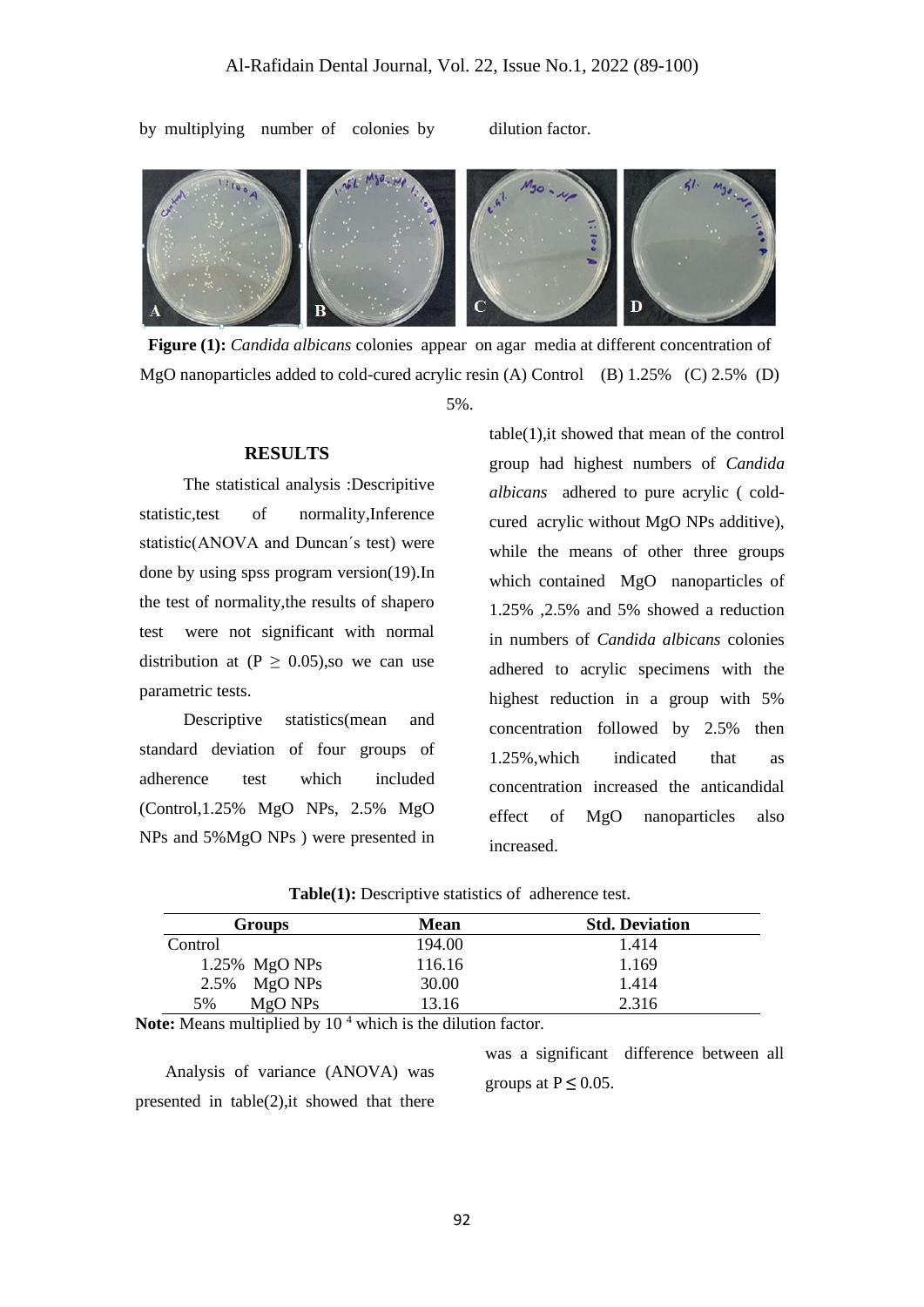|                      | <b>Sum of Squares</b> | df | <b>Mean Square</b> |          | Sig. |
|----------------------|-----------------------|----|--------------------|----------|------|
| <b>Between Group</b> | 125957.667            |    | 41985.889          | 15646.91 | .000 |
| <b>Within Groups</b> | 53.667                | 20 | 2.683              |          |      |
| <b>Total</b>         | 126011.333            | 23 |                    |          |      |

**Table (2):** Analysis of variance (ANOVA) of adherence test.

Duncan΄s multilpe analysis range test was shown in figure(2) indicated that all groups modified with MgO NPs showed a significant reduction in numbers of colonies attached to cold-cured acrylic

resin in comparison to control group,also a significant difference was found between all modified groups(1.25%,2.5% and 5% ) of MgO nanoparticles.



**Figure(2):**A graph representing Duncan΄s multiple analysis range test of adherence test. \*Different letters mean significant difference at  $P \le 0.05$ .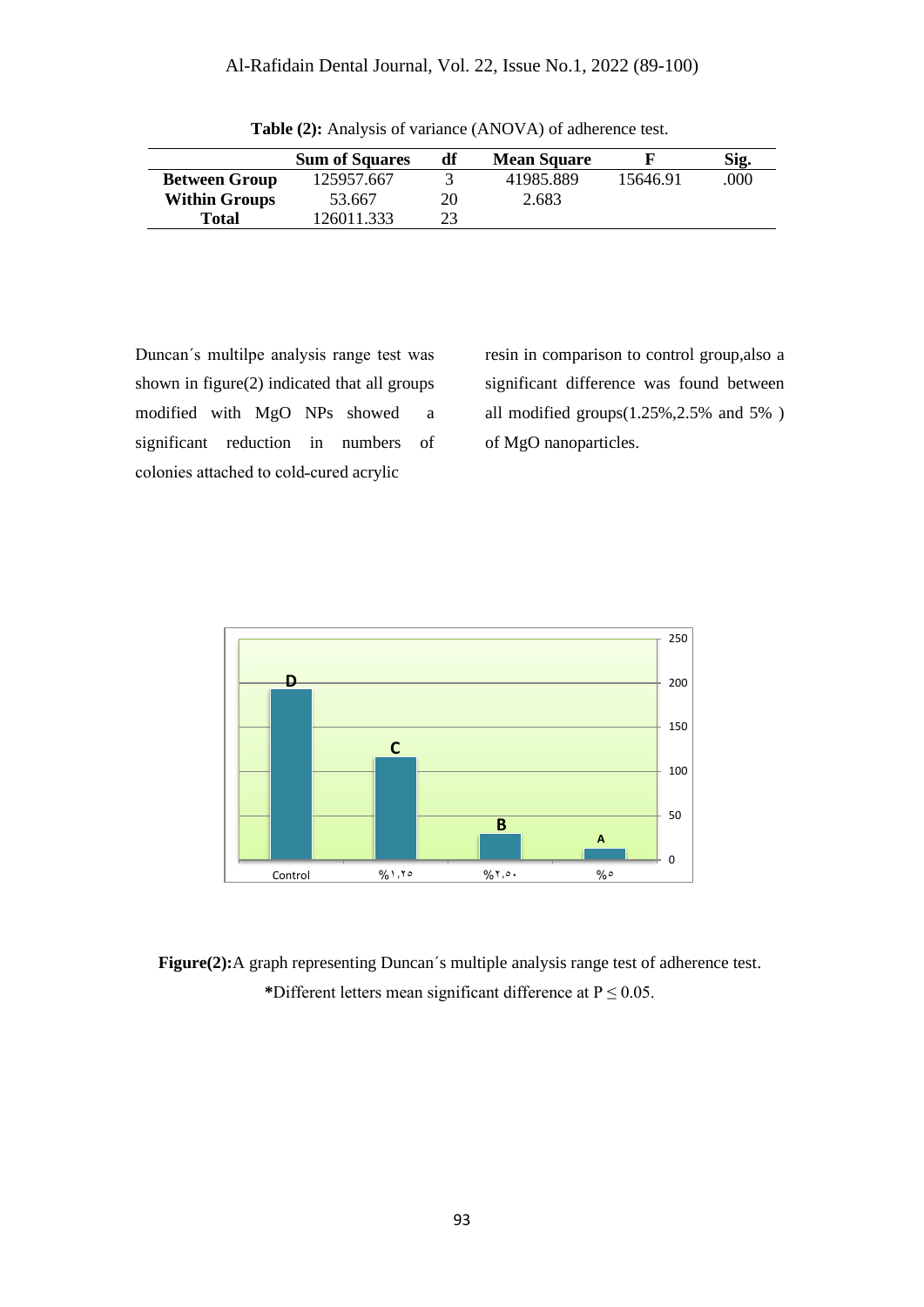# **DISCUSION**

Cold-cured acrylic resin has been used in the construction of interim removable prostheses, orthodontic appliances, repairing fractured denture bases, relining of a denture ,maxillofacial prosthesis in addition to its use in crown and bridgework as a temporary coverage for prepared tooth  $(18)$ . The widespread use of cold-cured acrylic resin in prosthetics is related to its ease of use at room temperature, less time, and less equipments need  $(19)$ , but it has some drawbacks like adherence of microbes and low mechanical properties.

Fungal attachment to rough surfaces is greater than on smooth surfaces.The roughness of the surface directly affects the initial surface attachment of microbes, formation of biofilms, and aggregation of Candida species. Materials with coarsest surfaces show greater numbers of yeast.These large numbers of yeast are caused by the surface irregularities that act as a store for  $microbes^{(20)}$ .

Berger *et al*. (7) and Al-Irhayim *et al*. (21) have mentioned in their studies that the surface roughness of cold-cured acrylic resin is more than heat-cured acrylic resin, so the microbial adherence will increase as the surface roughness has increased.

The adhesion of Candida is connected to the presence of micropores of the denture surface $(22)$ , and if such a

situation occurs, Candida species can readily proliferate.

These disadvantages of self polymerization may be illustrated by the chemical initiator that minimize the conversion degree during polymerization process;and disorganize the surface structure $^{(9,23,24)}$ .

Conventional antifungal medicaments have antifungal activity by preventing cells or killing fungal cells,in both issues the development of resistance to drugs is inevitable<sup> $(25)$ </sup>. Therefore, it is crucial to detect new strategies to develop new antifungal drugs  $(26,27)$ .

Metal-based nanomaterials are the most common inorganic nanomaterials and provide a good and promising alternative against the resistance of microbes to conventional antibiotics, not only because they adopt modes of action that are completely unlike those for conventional antibiotics,but they also aim at different biological molecules that impede the evolution of resistant strains $(28)$ 

Among many metal nanomaterials,MgO NPS have gotten much attention due to their low price and uncomplicated antifungal conditions and is a safe antifungal agent<sup> $(29,30)$ </sup>. Because of their biocompatibility and degraded byproducts, they are getting much interest for medical applications  $(31)$ .

It has been mentioned that MgO nanoparticles have a high antimicrobial

.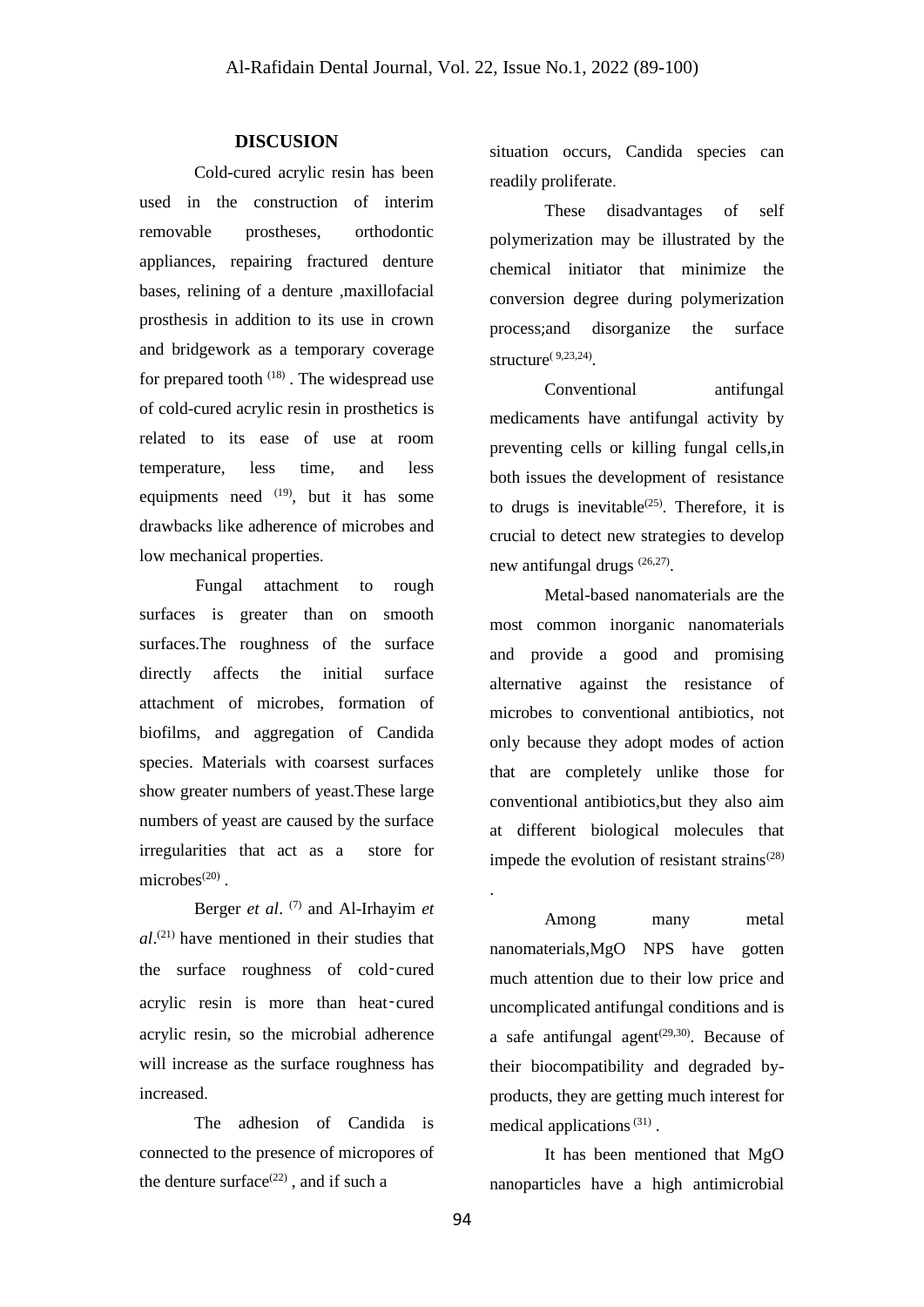effect against bacteria (Gram-positive , Gram-negative and spores)  $(32, 33)$ .

The antimicrobial merits are proved by many studies like a study conducted byNoori and Kareem. (34) have concluded that a glass ionomer cement modified with MgO nanoparticles show a good antimicrobial and antibiofilm effects against both *Streptococcus mutans* and *Streptococcus sobrinus* so MgO NPs considered a promising material in dental applications.

Monzavi *et al*. (35) have studied the antimicrobial effects of MgO nanoparticles as an irrigant solution for root canals against *Enterococcus fecalis*.Their study stated that MgO nanoparticles have a significant efficiency in the elimination of *E. Faecalis* .

Our study is directed toward investigating the MgO nanoparticles impact on adherence of *C. albicans* to acrylic. It is performed using cold-cured acrylic resin as a repairing material and for removable prosthesis construction and as relining.

This study has proved that, the MgO nanoparticles have an antimicrobial effect against *Candida albicans* at all concentration which are (1.25%,2.5% and 5%) and this effect is increased as the concentration of MgO nanoparticles has increased and this agrees with Jin and He (36)who has stated that higher MgO NPs concentrations lead to higher inactivation of bacteria.

These effects may be attributed to the antimicrobial property of MgO nanoparticles or due to their effect in enhancing surface characteristics of acrylic resin.

Electrostatic interaction is one of mechanisms for antimicrobial effects of MgO nanoparticles, the microorganisms have surface with negative charge, hence nanoparticle with contrary charge will be attracted to microorganisms and lead to disfigurement of cell wall , causing more damage due to leakage of microbial cell contents  $^{(37)}$ . . Phosphomannosylation which is a modified protein that presents in cell wall of some types of yeast microorganisms, including *Candida albicans*, this modified protein give a negative charge to the cell wall, which is beneficial for the interactions with phagocytic cells of the immunity and cationic antimicrobial  $a$  gents<sup> $(38)$ </sup>. Stoimenov *et al.*<sup>(39)</sup> mentions that MgO nanoparticles has a positive charge, which leads to potent interaction with negatively charged microbes.Another cause for antimicrobial effects of MgO nanoparticles is that the generation of reactive oxygen species  $(ROS)^{(40)}$ , which can destroy and inactivate fundamental biomolecules, including DNA, proteins, and lipids ,as the concentration of nanoparticles increase the amount of ROS species also increases which may explained the reason for increasing antimicrobial effects of nano as the concentration of it increased. (41).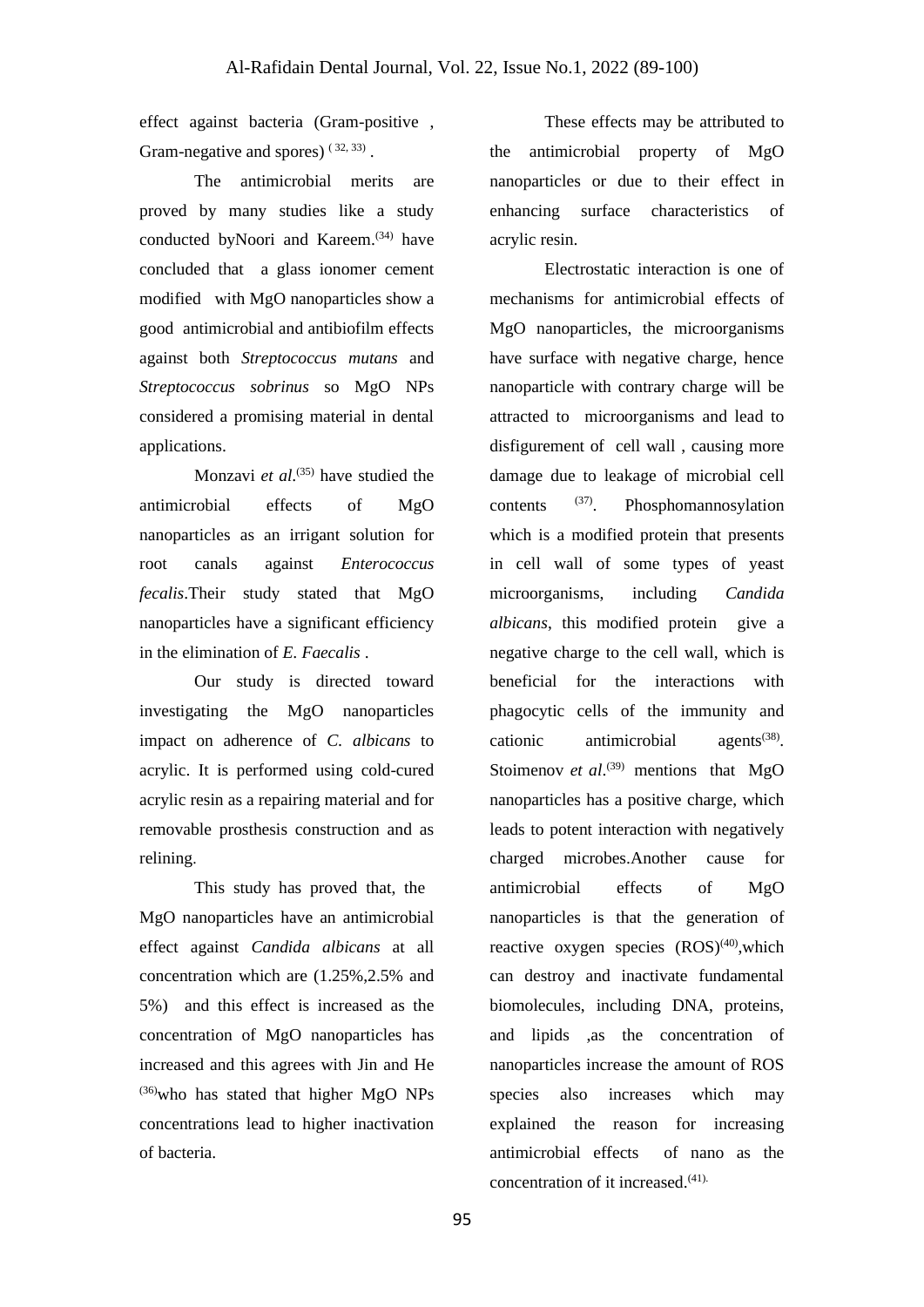The reduction in *Candida albicans* adhesion may also attributed to increasing in surface hydrophilicity of acrylic by incorporating MgO NPs into acrylic.Zhao *et al*. (42) have stated that MgO NPs are improving the hydrophilicity of the polylactic acid (PLA) modified matrix. Hydrophobic interaction is one of the factors which influences the attachement of *Candida albicans* to acrylic prosthesis , because poly methylmethacrylate has a hydrophobic properties,so many studies are directed toward improving hydrophilicity of PMMA surface by making some modification like a study performed by Azuma *et al*. (43) ,who modified acrylic denture surface by coating with silica nanoparticles.Their study have shown a decrease in *Candida albicans* adherence due to increase hydrophilicity of the surface.

## **CONCLUSION**

The MgO nanoparticles affected *Candida albicans* adhesion.It showed that there is a significant reduction in the number of *Candida albicans* cells attached to cold-cured acrylic modified with it;and this reduction was increased as the concentration of MgO nanoparticles has increased.

## **REFERENCES**

1. Sivakumar I , Arunachalam KS, Sajjan S, Ramaraju AV, Rao B, Kamaraj B. Incorporation of Antimicrobial Macromolecules in

Acrylic Denture Base Resins: A Research Composition and Update. *Journal of Prosthodontics*.2013;23(4): 284–290 .

- 2. Morgan TD, Wilson M. The effects of surface roughness and type of denture acrylic on biofilm formation by Streptococcus oralis in a constant depth film fermentor. *Journal of Applied Microbiology*. 2001; 91(1): 47–53 .
- 3. Charman KM, Fernandez P, Loewy Z, Middleton AM. Attachment of Streptococcus oralis on acrylic substrates of varying roughness. *Letters in Applied Microbiology*.2009; 48(4): 472– 477 .
- 4. Zomorodian K, Haghighi NN , Rajaee N, Pakshir K, Tarazooie B, Vojdani M, Vosoghi M. Assessment of Candida species colonization and denture-related stomatitis in complete denture wearers. *Medical Mycology*.2011; 49(2):208–211.
- 5. Gendreau L and Loewy ZG. Epidemiology and Etiology of Denture Stomatitis. *Journal of Prosthodontics*.2011; 20(4):251–260
- 6. Vila T, Romo JA, Pierce CG , McHardy SF , Saville SP, Lopez-Ribot JL. Targeting Candida albicans filamentation for antifungal drug development. *Virulence*. 2016; 8(2): 150–158
- 7. Berger JC, Driscoll CF., Romberg E, Luo Q and Thompson G. Surface roughness of denture base acrylic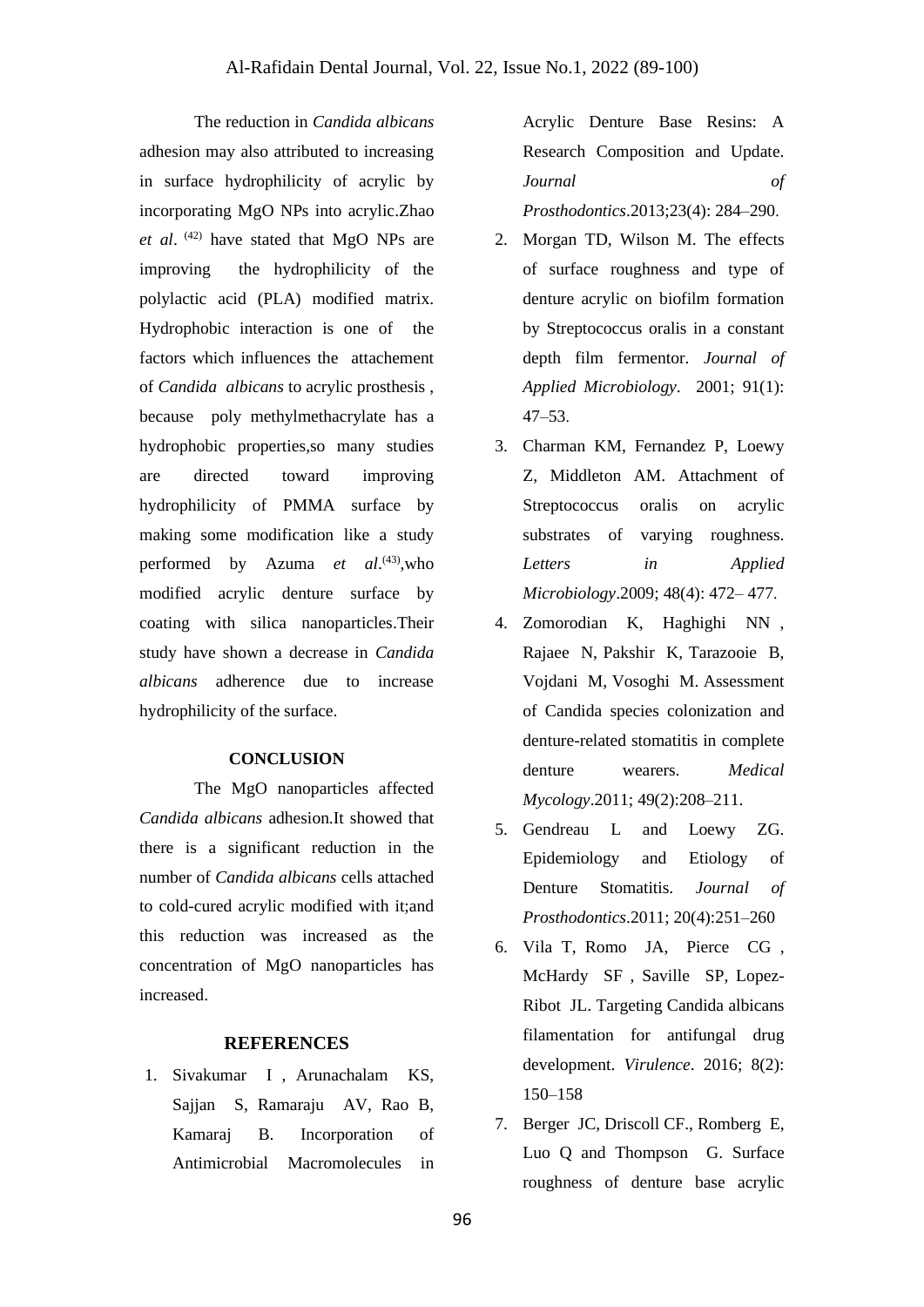resins after processing and after polishing. Journal of prosthodontics: *official journal of the American College of Prosthodontists*. 2006; 15(3):180–186.

- 8. AL- Sumaidaẻ RR. Antifungal Action of Some Natural Oils on Acrylic Resin Denture Base Materials.*Al–Rafidain Dent J*. 2012;  $12(2)$ : 295 – 300.
- 9. Şahin C, Ergin A, Ayyıldız S, Uzun G .Evaluation of flexural strength and Candida albicans adhesion of an acrylic resin repaired with 4 different resin materials. *Clin Dent Res*. 2012;36(2):10–14.
- 10. Gad M, Al-Thobity AM, Shahin S, Alsaqer B, Ali, A. Inhibitory effect of zirconium oxide nanoparticles on Candida albicans adhesion to repaired polymethyl methacrylate denture bases and interim removable prostheses: a new approach for denture stomatitis prevention. *International Journal of Nanomedicine*. 2017; 12: 5409–5419.
- 11. Gold K, Slay B, Knackstedt M, Gaharwar AK. Antimicrobial Activity of Metal and Metal-Oxide Based Nanoparticles. *Advanced Therapeutics*.2018; 1(3):1−15
- 12. Cai L, Chen J, Liu Z, Wang H, Yang Hand Ding W. Magnesium Oxide Nanoparticles:Effective Agricultural AntibacterialAgent Against Ralstonia

solanacearum.*Front. Microbiol.* 2018 ; 9(790):1−19.

- 13. Nevzatoğlu EU, Özcan M , Kulak-Ozkan Y, Kadir T. Adherence of Candida albicans to denture base acrylics and silicone-based resilient liner materials with different surface finishes. *Clinical Oral Investigations*.2007; 11(3): 231–236.
- 14. Sadoon MM , Mohammed NZ , AL–Omary AO. Residual Monomer and Transverse Strength Evaluation of Auto Polymerized Acrylic Resin with Different Polymerization Treatment. *Al–Rafidain Dent J*.2007; 7(3): 30-34 .
- 15. Taqa AA, Abdulrazzak SA, Ali MM.The Effect of Addition of Castor Oil, Grape Seed Oil And Fenugreek Oil on Some Properties Of Cold Cure Acrylic Resin Denture Base Material. *Al-Rafidain Dent J*. 2015;15(2):412 − 418.
- 16. Howell S, Hazen K**.** *Candida, Cryptococcus,* and Other Yeasts of Medical Importance. In Versalovic J, Carroll K, Funke G, Jorgensen J, Landry M, Warnock D (ed), Manual of Clinical Microbiology. 2011; 10th Edition, ASM Press, Washington, DC; p 1793-1821.
- 17. Naji SA, Kashi TSJ, Pourhajibagher M, Behroozibakhsh M, Masaeli R , Bahador A. Evaluation of Antimicrobial Properties of Conventional Poly(Methyl Methacrylate) Denture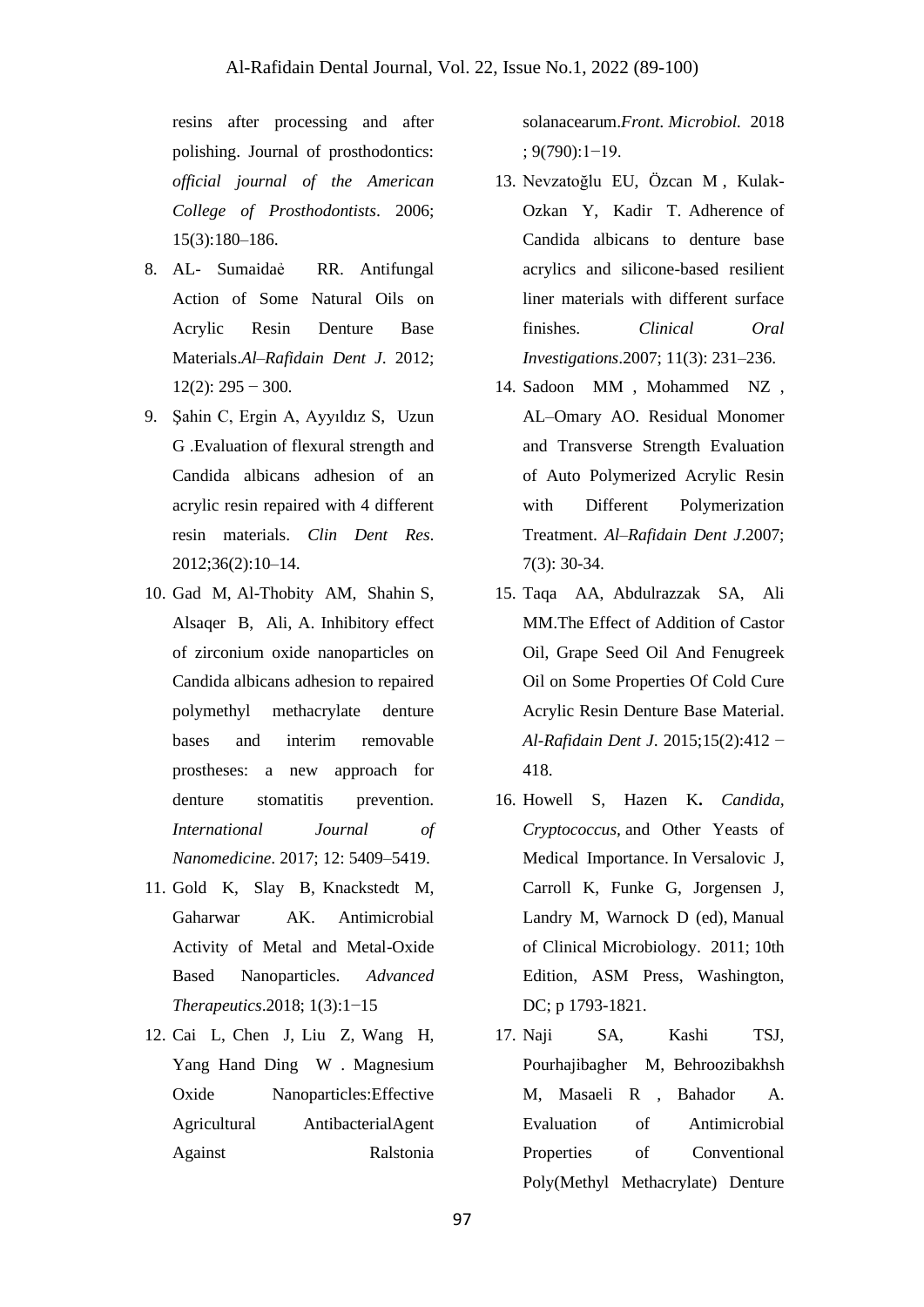Base Resin Materials Containing Hydrothermally Synthesised Anatase TiO2 Nanotubes against Cariogenic Bacteria and Candida albicans. *Iran J Pharm Res*. 2018;17(l2):161−172.

- 18. Wally ZJ, AL-Khafagy MT, Al-Musawi RM.The Effect of Different Curing Time on the Impact Strength of Cold and Hot-Cure Acrylic Resin Denture Base Material. Medical Journal of Babylon. 2014; 11(1):188  $-194$
- 19. Rashid AA. Temperature Effect on the Hardness of Different types of Resin Denture Base Materials.*MDJ*.2013;10(1):69 − 76
- 20. Ali AA, Alharbi FA, Suresh CS. Effectiveness of coating acrylic resin dentures on preventing Candida adhesion. *J Prosthodont*. 2013;22(6):445−450.
- 21. AL-Irhayim RN, Kazanji MN, Abdulrahman G. Evaluation of surface roughness and adherence of candida Albicans on some denture base and denture lining materials.(2009),MSc thesis;College of dentistry/ University of Mosul.
- 22. Ferreira MÁF, Pereira-Cenci T, Rodrigues de Vasconcelos LM, Rodrigues-Garcia RCM, Del Bel Cury AA. Efficacy of denture cleansers on denture liners contaminated with Candida species. *Clinical Oral Investigations*.2008;13(2):237–242 .
- 23. Vallittu PK. The effect of surface treatment of denture acrylic resin on the residual monomer content and its release into water. *Acta Odontologica Scandinavica*.1996; 54(3):188–192
- 24. Seó RS , Neppelenbroek KH, Filho JN . Factors affecting the strength of denture repairs. Journal of prosthodontics: official journal of the *American College of Prosthodontists*. 2007;16(4): 302–310.
- 25. Penesyan A, Gillings M, Paulsen I. Antibiotic Discovery: Combatting Bacterial Resistance in Cells and in Biofilm Communities. *Molecules*.2015; 20(4):5286–5298 .
- 26. Zhao LX, Li DD, Hu DD, Hu GH, Yan L, Wang Y, Jiang YY. Effect of Tetrandrine against Candida albicans Biofilms. *PLoS ONE*. 2013; 8(11): e79671.
- 27. Haque F, Alfatah M, Ganesan K , Bhattacharyya, MS. Inhibitory Effect of Sophorolipid on Candida albicans Biofilm Formation and Hyphal Growth. *Scientific Reports*.2016;  $6(1):1 - 11$
- 28. Slavin YN, Asnis J, Häfeli UO, Bach H. Metal nanoparticles: understanding the mechanisms behind antibacterial activity (Review). Journal of Nanobiotechnology.2017;  $15(1):1 - 20$
- 29. Al-Hazmi F, Alnowaiser F, Al-Ghamdi AA, Al-Ghamdi, AA, Aly MM , Al-Tuwirqi RM , El-Tantawy F. A new large – Scale synthesis of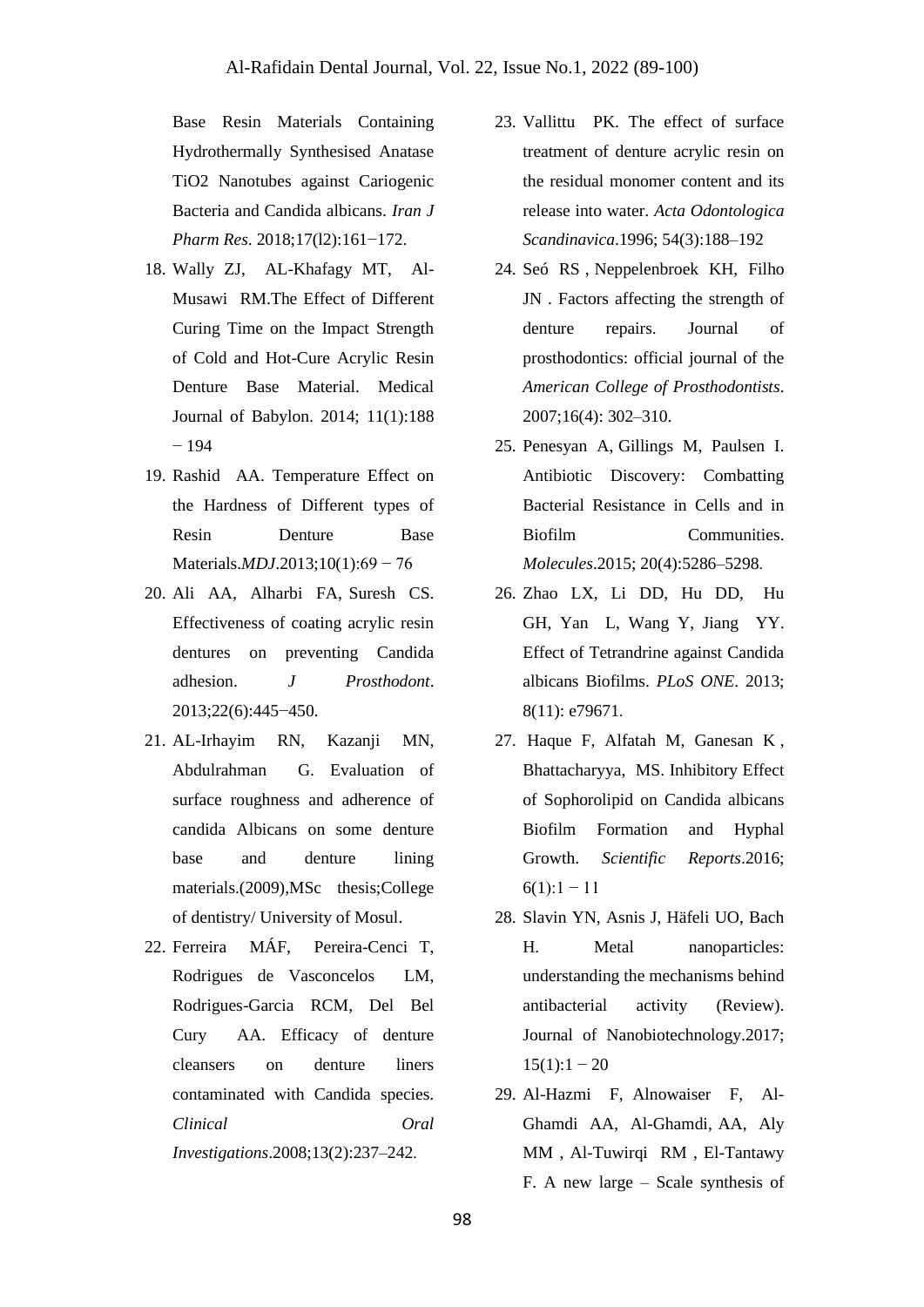magnesium oxide nanowires: Structural and antibacterial properties. Superlattices and Microstructures. 2012; 52(2):200– 209.

- 30. Krishnamoorthy K, Manivannan G, Kim SJ, Jeyasubramanian K, Premanathan M. Antibacterial activity of MgO nanoparticles based on lipid peroxidation by oxygen vacancy. *Journal of Nanoparticles Research*. 2012; 14: 24610–24617.
- 31. Di DR, He ZZ, Sun ZQ, Liu JA .new nano-cryosurgical modality for tumor treatment using biodegradable MgO nanoparticles. *Nanomedicine: nanotechnology, biology, and medicine*.2012; 8(8):1233–1241.
- 32. Leung YH , Ng AMC , Xu X, Shen Z, Gethings LA, Wong MT, Leung FCC. Mechanisms of Antibacterial Activity of MgO: Non-ROS Mediated Toxicity of MgO Nanoparticles TowardsEscherichia coli. *Small*. 2014;10(6): 1171–1183.
- 33. Karthik K, Dhanuskodi S, Gobinath C, Prabukumar S, Sivaramakrishnan S. Fabrication of MgO nanostructures and its efficient photocatalytic, antibacterial and anticancer performance. *J Photochem Photobiol B*. 2019;190:8-20.
- 34. Noori AJ, Kareem FA. The effect of magnesium oxide nanoparticles on the antibacterial and antibiofilm properties of glass-ionomer cement. *Heliyon*. 2019 ;5(10): 1−5
- 35. Monzavi A, Eshraghi S, Hashemian R, Momen-Heravi F. In vitro and ex vivo antimicrobial efficacy of nano-MgO in the elimination of endodontic pathogens. *Clinical Oral Investigations*. 2014;19(2): 349–356.
- 36. Jin T, He Y. Antibacterial activities of magnesium oxide (MgO) nanoparticles against foodborne pathogens. *Journal of Nanoparticle Research*. 2011;13(12): 6877–6885.
- 37. Kim YH , Lee DK, Ch HG, Kim CW, Kang YC, Kang YS. Preparation and Characterization of the Antibacterial Cu Nanoparticle Formed on the Surface of SiO2Nanoparticles. *The Journal of Physical Chemistry B*. 2006;110(49): 24923-24928
- 38. González-Hernández RJ, Jin K, Hernández-Chávez MJ, Díaz-Jiménez DF, Trujillo-Esquivel E, Clavijo-Giraldo DM, Mora-Montes HM. Phosphomannosylation and the Functional Analysis of the Extended Candida albicans MNN4-Like Gene Family. *Frontiers in Microbiology*.2017; 8(2156):1−13.
- 39. Stoimenov PK, Klinger RL, Marchin GL, Klabunde KJ. Metal Oxide Nanoparticles as Bactericidal Agents. *Langmuir*. 2002;18(17), 6679–6686 .
- 40. Hao YJ, Liu B, Tian LG, Li FT, Ren J, Liu SJ, Liu Y, Zhao J, Wang XJ. Synthesis of {111} Facet-Exposed MgO with Surface Oxygen